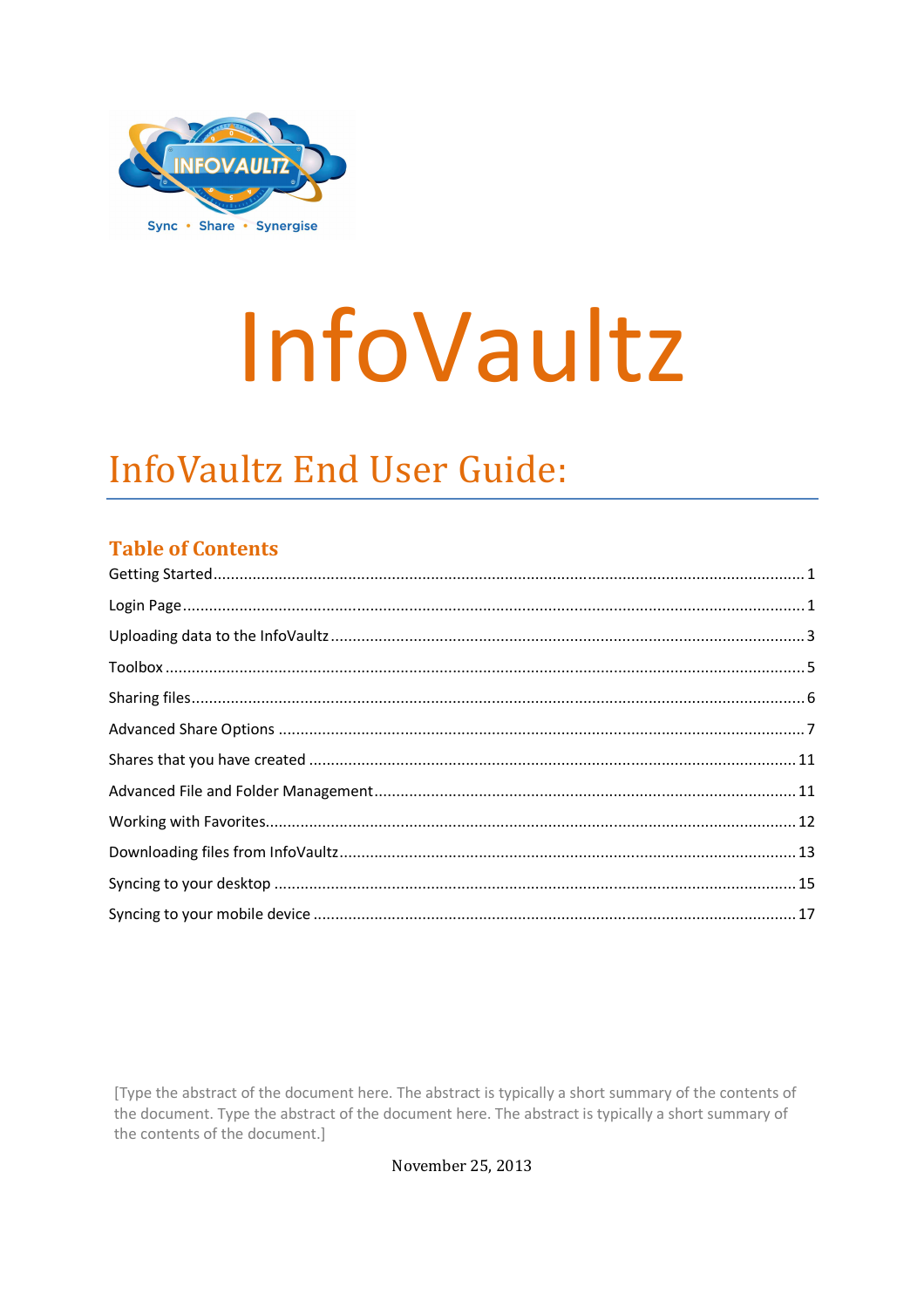

#### **Getting Started**

Congratulations and welcome to the InfoVaultz Cloud! The InfoVaultz allows you to store, access and edit your entire collection of documents, view pictures, listen music and watch videos from anywhere!

Start by accessing your InfoVaultz account. Your administrator should provide you with the necessary login information. The screenshots may differ from your instance of InfoVaultz depending on local customization.

#### **Login Page**

It is a good idea to bookmark this address in your browser. Enter in your provided Account Name and Password and click on login, if you have difficulty with logging in, contact your InfoVaultz administrator for assistance.

| Account Name              |  |  |
|---------------------------|--|--|
| Password                  |  |  |
| Enter account password    |  |  |
|                           |  |  |
| Login<br>O More Options - |  |  |
|                           |  |  |
|                           |  |  |
|                           |  |  |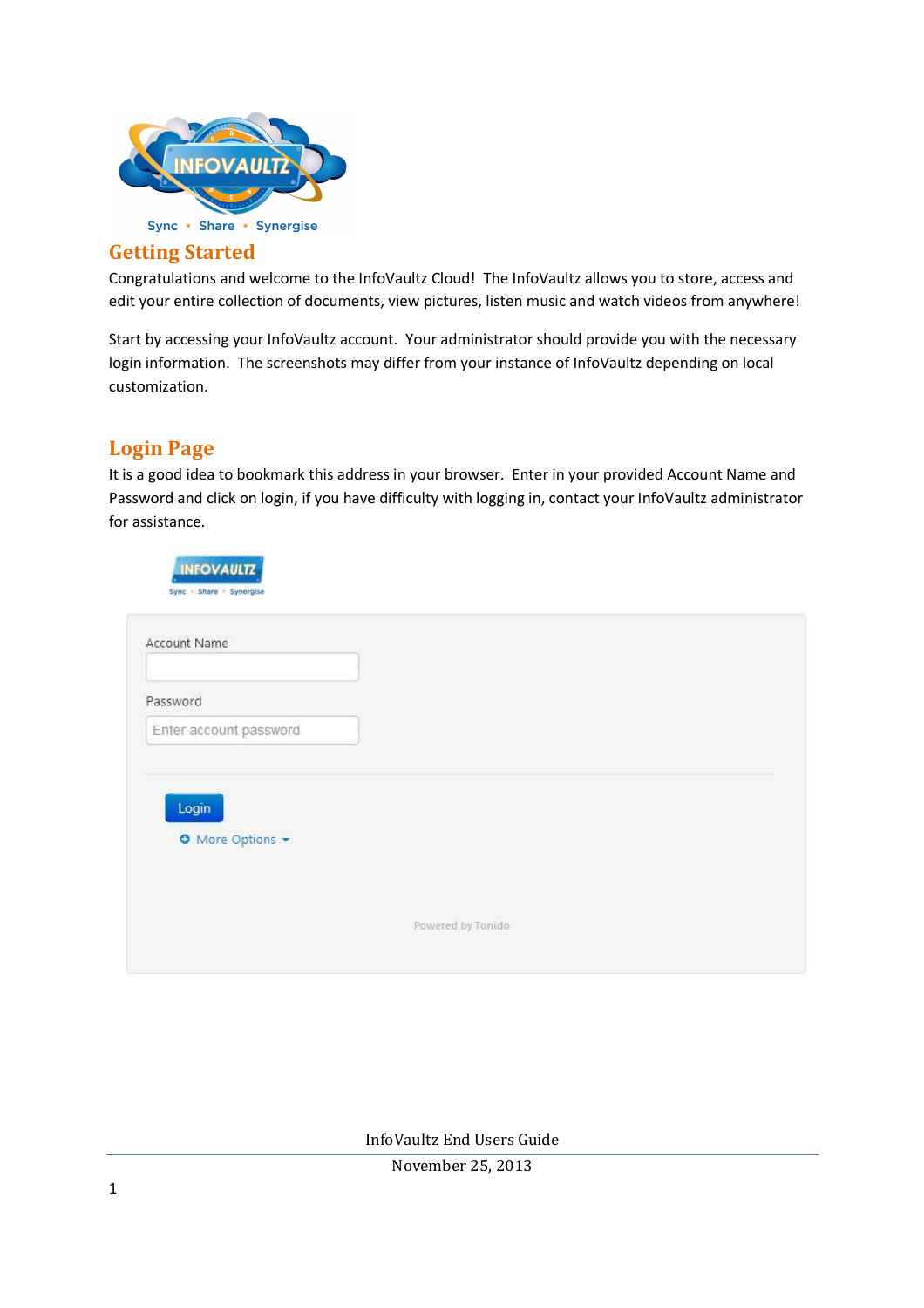

From within your browser (Firefox, Chrome, Safari, etc.), click on the account button in the upper right hand portion of the screen:

|                              |   |                | List | Gallery |  |
|------------------------------|---|----------------|------|---------|--|
| <b>BROWSE</b>                |   |                |      |         |  |
| Files                        |   |                |      |         |  |
| SHARING                      |   |                |      | Files   |  |
| Shared Files                 |   |                |      |         |  |
| <b>SHORTCUTS</b>             | U | My Files       |      |         |  |
| <b>4</b> Recent              |   |                |      |         |  |
| Favorites                    | E | Shared with me |      |         |  |
| MEDIA                        |   |                |      |         |  |
| <b>J</b> Player              |   |                |      |         |  |
| MISC                         |   |                |      |         |  |
| 6% Settings                  |   |                |      |         |  |
| Welcome to Halodata<br>Vault |   |                |      |         |  |

After you click on the Account button a drop down menu will open: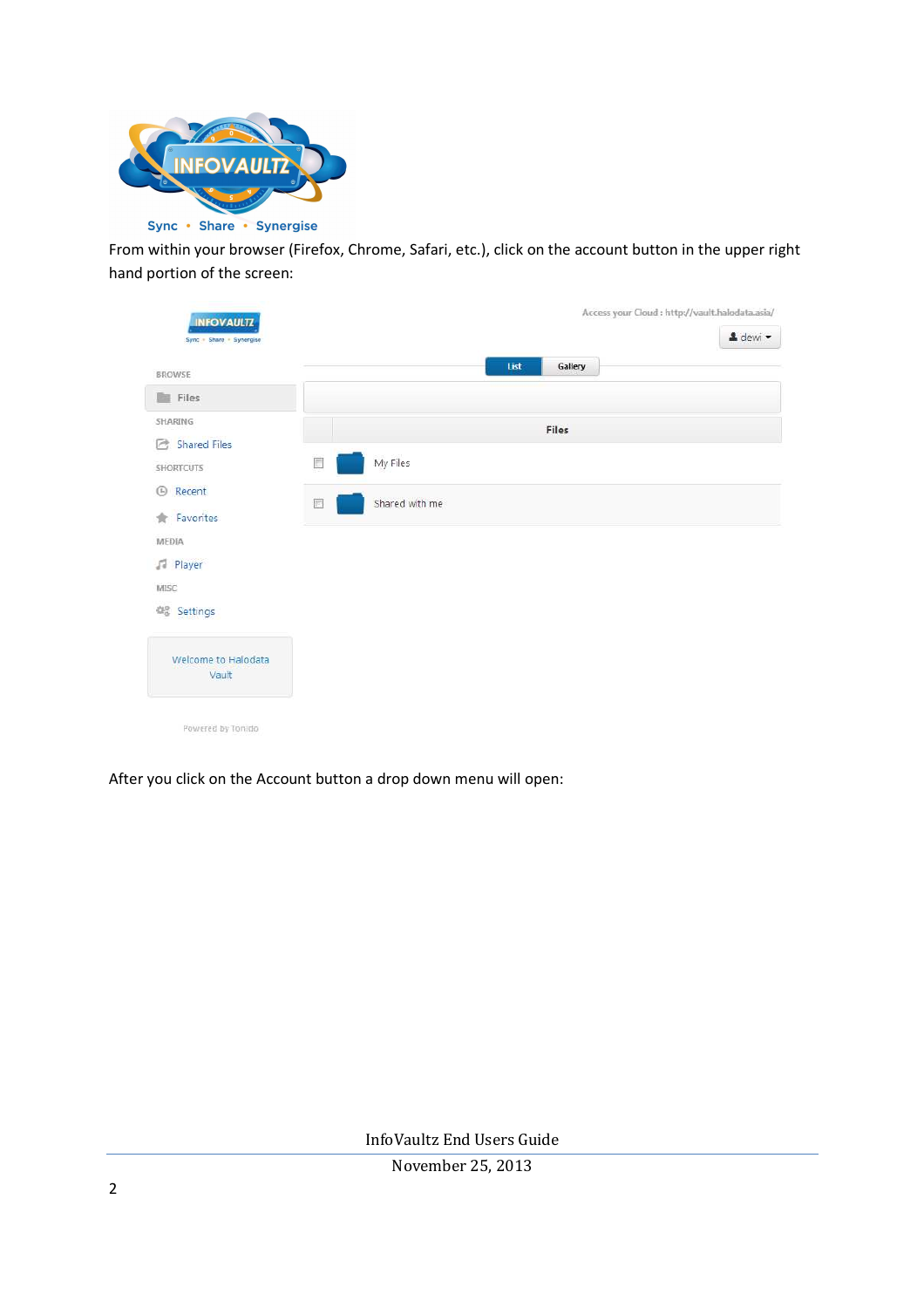



This account button will display the following:

- Amount of consumed space out of your maximum provisioned space
- Settings button allows you to change your display name and password (if allowed by administrator)
- Instructions on installation of Mobile Apps for iOS and Android devices
- Download location for Desktop Sync Applications
- Software revision number
- Your deleted items or Recycle Bin
- Help & Support
- Facebook Page
- Sign Out button

#### **Uploading data to the InfoVaultz**

You can put files directly into your InfoVaultz account by opening a web browser and logging into your account. Once logged in, double-click on "My Files" directory to see your sync folder. This location is where your data will be stored. You can copy (upload) data directly into your My Files folder by simply dragging and dropping files into the My Files directory. At the top of the page you can change view from list to gallery mode, which is useful when perusing photos.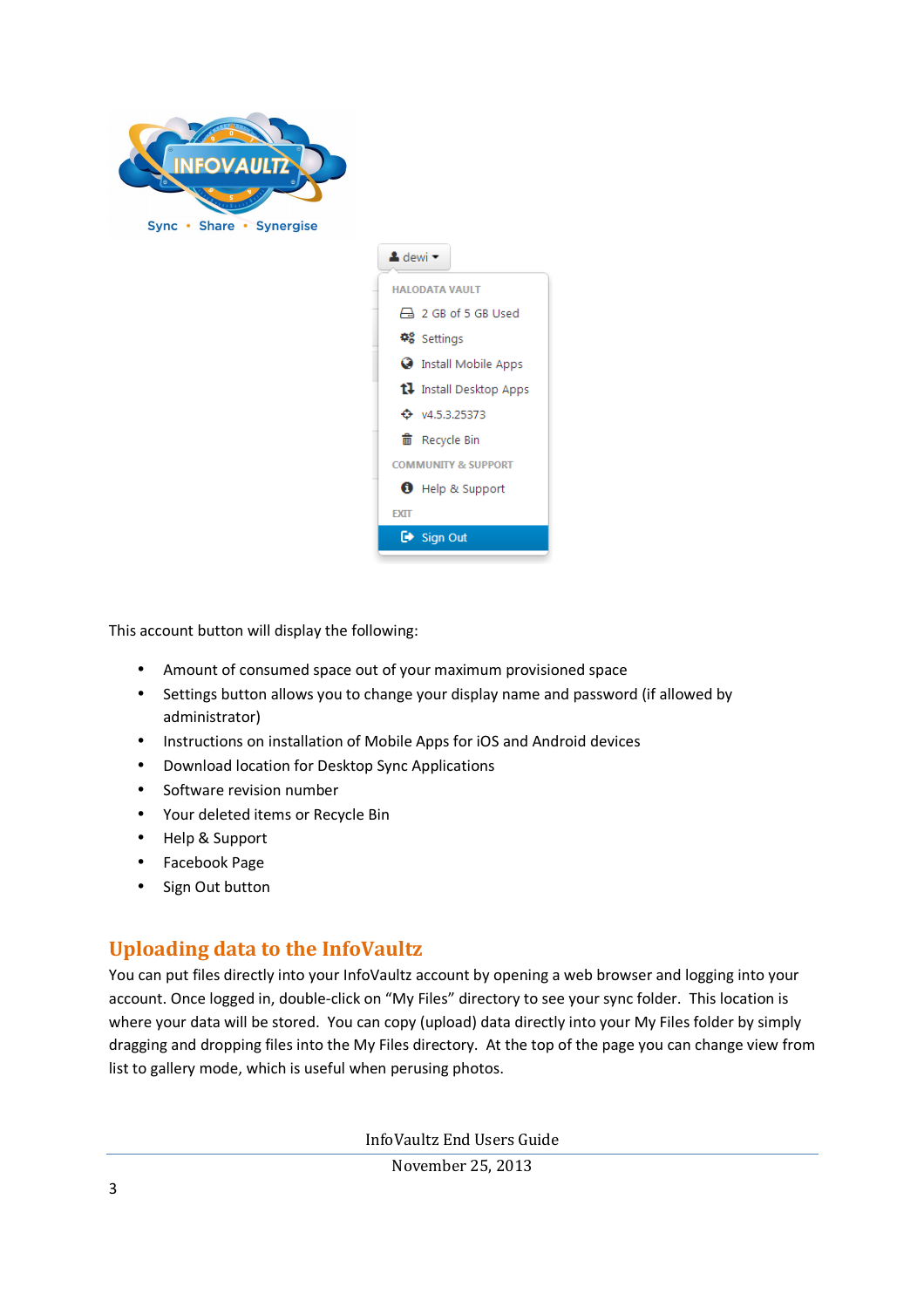| <b>INFOVAULTZ</b>                             |                |                 |                                                 |
|-----------------------------------------------|----------------|-----------------|-------------------------------------------------|
| Sync • Share • Synergise<br><b>INFOVAULTZ</b> |                |                 | Access your Cloud : http://vault.halodata.asia/ |
| Sync - Share - Synergise<br><b>BROWSE</b>     |                | List<br>Gallery | & dewi -                                        |
| <b>Files</b>                                  |                |                 |                                                 |
| SHARING                                       |                | <b>Files</b>    |                                                 |
| Shared Files<br><b>SHORTCUTS</b>              | My Files       |                 |                                                 |
| <b>B</b> Recent<br>同                          | Shared with me |                 |                                                 |
| Favorites<br>÷                                |                |                 |                                                 |
| MEDIA<br>JJ Player                            |                |                 |                                                 |
| MISC                                          |                |                 |                                                 |
| 韓 Settings                                    |                |                 |                                                 |
| Welcome to Halodata<br>Vault                  |                |                 |                                                 |
| Powered by Tonido                             |                |                 |                                                 |

An upload progress meter will be displayed as you copy one or more items to your My Files directory.

| <b>Upload Queue</b>     |  |
|-------------------------|--|
| <b><i>®photoJPG</i></b> |  |
| @license.00_e3a         |  |
| ®license.00 e5a<br>.    |  |
| <b>@USGS-Denve_nse</b>  |  |
|                         |  |
|                         |  |
|                         |  |

Once in you're My Files directory you can choose to upload files using the upload button which will open up a file explorer window. You can select one or more files to upload.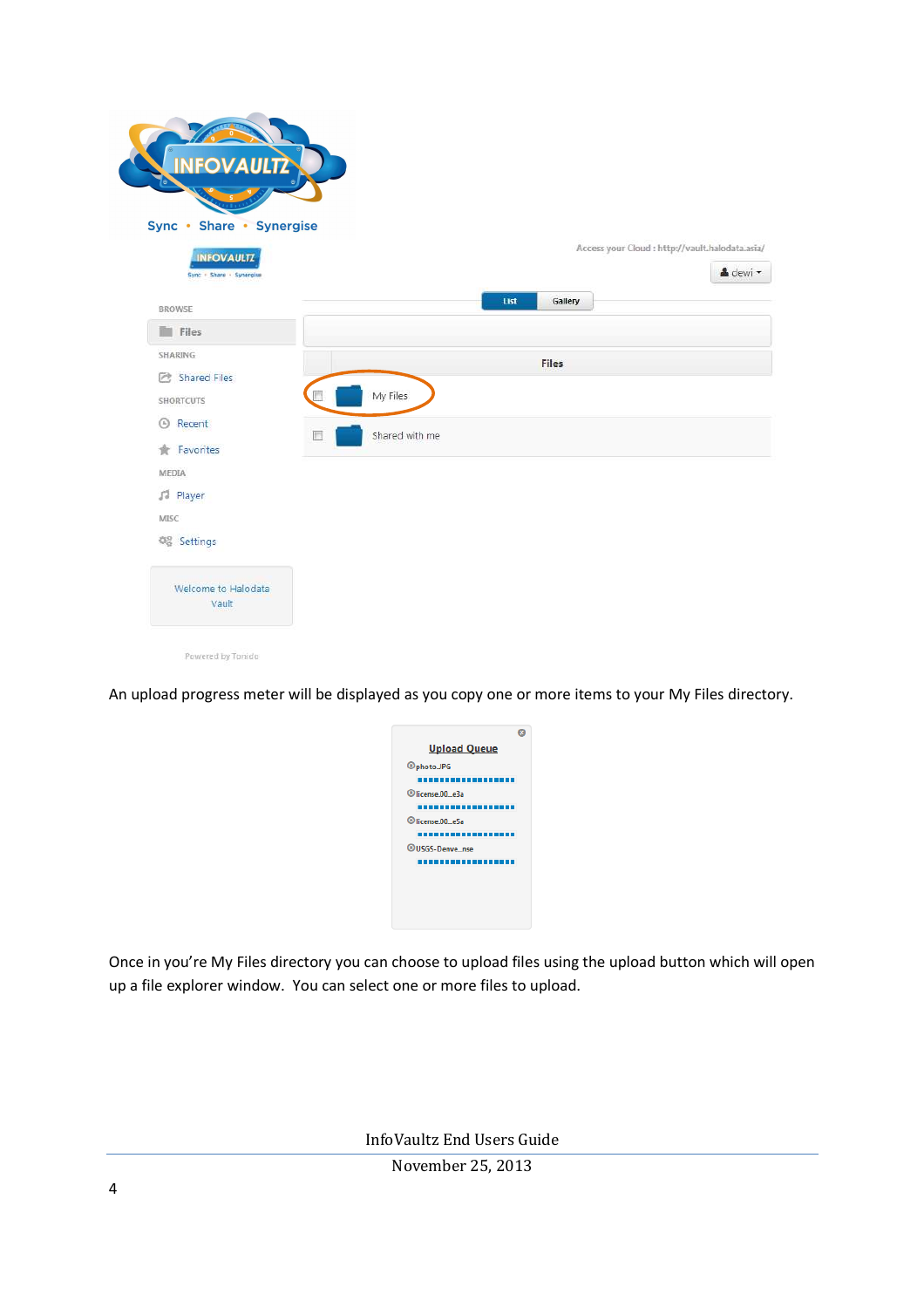

#### **Toolbox**

The toolbox icon allows you access to the options for the current folder.

| <b>BROWSE</b>           |                          | List                                                                                                                             | Gallery                     |                                             |
|-------------------------|--------------------------|----------------------------------------------------------------------------------------------------------------------------------|-----------------------------|---------------------------------------------|
| Files<br>m              | 叠 > My Files             |                                                                                                                                  | Filter                      | <b>土</b> Upload<br>$\overline{\phantom{a}}$ |
| SHARING<br>Shared Files |                          |                                                                                                                                  | Files                       |                                             |
| r.<br><b>SHORTCUTS</b>  | IV.<br>Gallery<br>Filter | Backdrop and Xbanner<br>Access your Cloud : http://vault.halodata.asia/<br><b>土</b> Upload                                       | & dewi -<br>$\mathcal{F}$ - |                                             |
|                         | <b>Files</b>             | <b>FILE</b><br>New Folder<br>Share Folder<br>C Refresh Folder<br>Q Search Folder<br>AUDIO<br>Play all songs<br>三 Queue all songs |                             |                                             |

From the tool box you can:

- Create a new folder
- Share the current folder with others
- Force an refresh of folder contents
- Search for a specific item within the folder
- Play audio files from within the current folder (if administrator has player enabled)
- Queue all audio files within the current folder to be added to the player play list (if administrator has player enabled)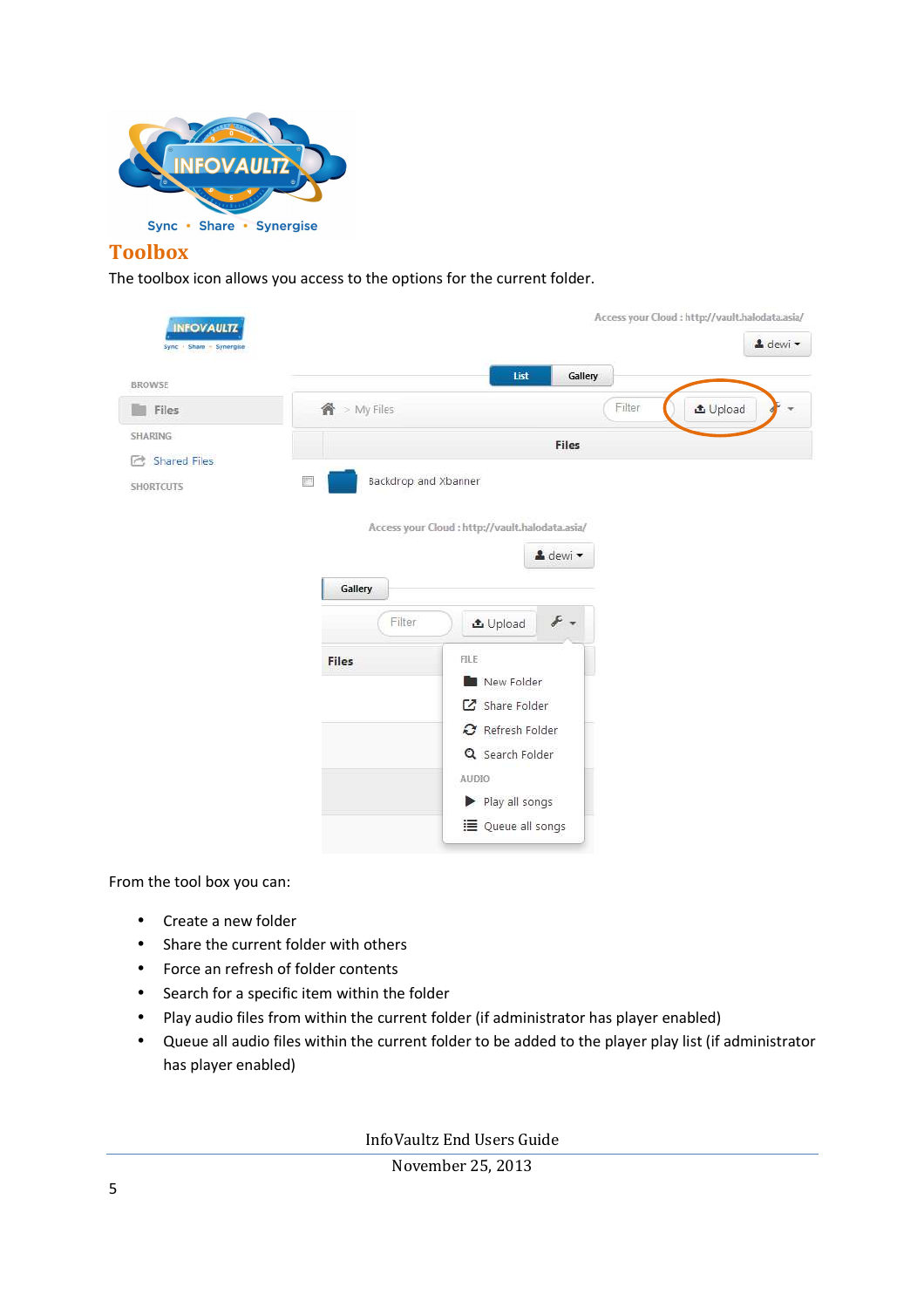

#### **Sharing files**

To share files that you have uploaded into your My Files directory, simply select the file(s) you want to share by click on the checkbox then click on share to open the share dialogue box.

| <b>BROWSE</b>                                                 |                    | List                                                               | Gallery      |                 |                 |                                                   |
|---------------------------------------------------------------|--------------------|--------------------------------------------------------------------|--------------|-----------------|-----------------|---------------------------------------------------|
| <b>THE Files</b>                                              |                    | 备 → My Files > Backdro  ner                                        | Filter       | <b>土 Upload</b> | $\mathcal{F}$ . |                                                   |
| SHARING                                                       |                    |                                                                    | <b>Files</b> |                 |                 |                                                   |
| <b>Shared Files</b><br>$\sim$<br><b>SHORTCUTS</b>             | Z                  | BackdropLink.rar<br>15 MB<br>Aug 19, 2013 1:31 AM                  |              |                 |                 | <b>BACKDROPLINK.RAR</b>                           |
| Recent<br>$\begin{pmatrix} 1 \\ 1 \end{pmatrix}$<br>Favorites |                    | Xbanner_EPP_Cososys-01.jpg<br>1 MB<br>Aug 15, 2013 5:25 AM         |              |                 |                 | $2 - 1$                                           |
| MEDIA                                                         | 题<br>三             | cososys_a1_118,8x84,1cm_FINAL.ai<br>8 MB<br>Aug 20, 2013 4:27 AM   |              |                 |                 | $10 - 10$<br><b>Homework</b><br><b>Simulation</b> |
| Fayer<br>MISC                                                 | ÷,<br>同            | kanguru_a0_118,1x84,1cm-01.jpg<br>$2$ MB<br>Aug 15, 2013 5:25 AM   |              |                 |                 | FILE ACTIONS                                      |
| <b>卷</b> Settings                                             | 圃<br>$\frac{1}{2}$ | kanguru_a0_118,1x84,1cm_FINAL.ai<br>20 MB<br>Aug 19, 2013 11:02 PM |              |                 |                 | Dpen<br>上 Download                                |
| Welcome to Halodata<br>Vault                                  |                    |                                                                    |              |                 |                 | Add to Favorites<br>Z Rename<br>C Share           |

The dialogue box will create a browser URL which will allow access to the selected file(s) or directories you want to share.

| Press Ctrl+C to copy URL into clipboard. |                  |
|------------------------------------------|------------------|
|                                          |                  |
|                                          | Advanced Options |

From this page you can copy and paste the link so that you can provide it to the person you are sharing it with as well as additional options that can be accessed from clicking on the Advanced Options button.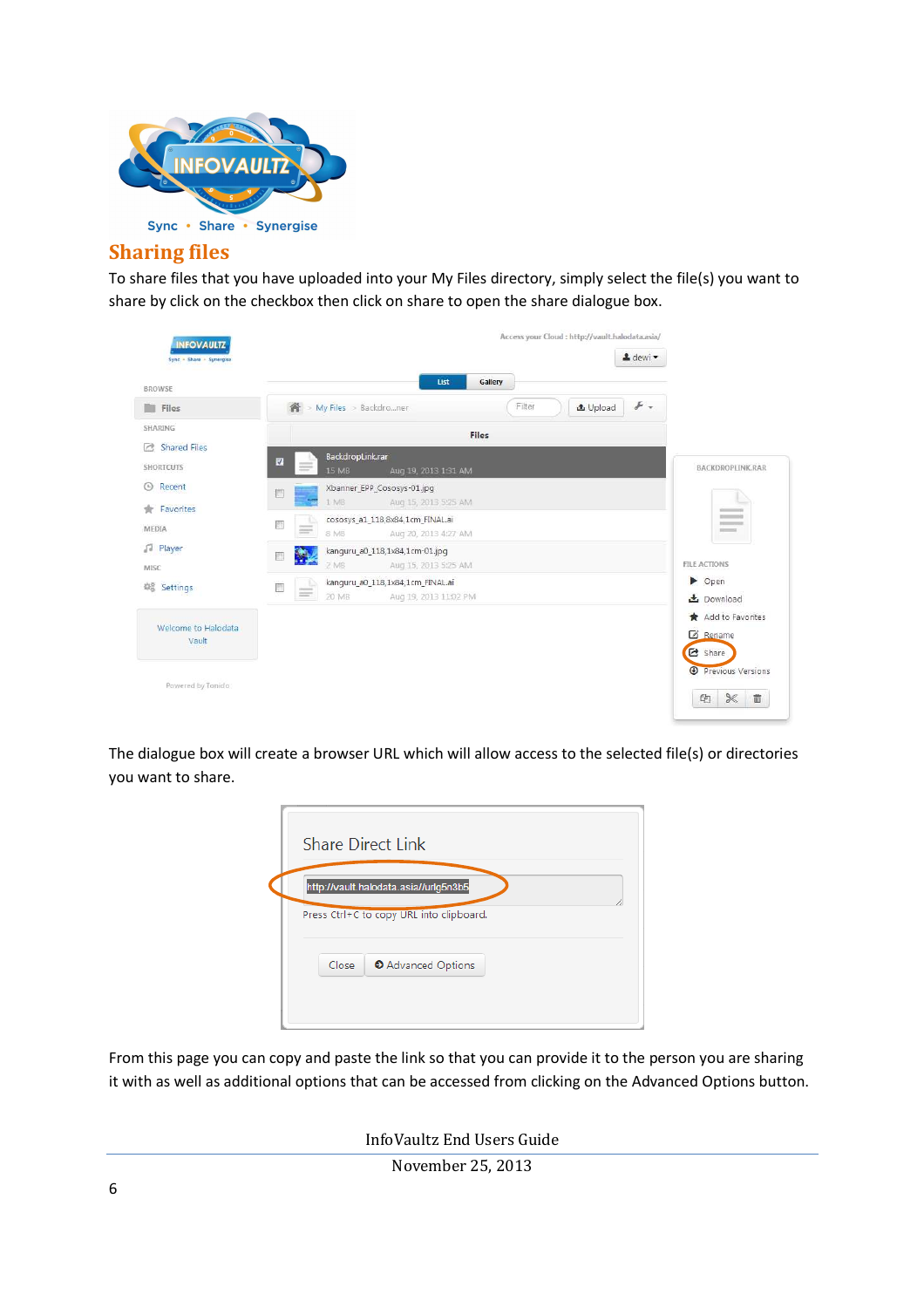

#### **Advanced Share Options**

From this dialogue box you can also set time limits on access to the file by clicking on "Modify Share Options". You can also allow guests who have access to this file/folder to upload and limit the size of files as well.

| <b>Share URL</b><br>http://vault.halodata.asia//urlg5n3b5                                                                                                                                        |                                                                                                                                     | м                                    |                         |
|--------------------------------------------------------------------------------------------------------------------------------------------------------------------------------------------------|-------------------------------------------------------------------------------------------------------------------------------------|--------------------------------------|-------------------------|
| Select a File/Folder to Share<br>/dewi/Backdrop and Xbanner/Ba<br>Select<br>Share Name<br>BackdropLink_FINAL.rar<br><b>V</b> Other Options<br>Expires (Optional)<br>• Never Expires<br>C Expires | <b>Share Permissions</b><br>Allow Everyone<br>$\circ$<br>Allow Selected Users/Groups<br>Guest<br>Group<br><b>Add Guest</b><br>Guest | Allow<br>View                        | Allow<br>Share          |
| Update                                                                                                                                                                                           | & resham@halodata.biz<br>$14 - 4$<br>Page 1                                                                                         | $\overline{\mathbf{v}}$<br>of 1<br>H | $\overline{\mathbf{v}}$ |

You can also set permissions for that specific file or folders by clicking on the user and changing his access. By default the file is set for "everyone" to view the file.

Once you have shared the folder or files you wish. You can send an e-mail to the people you have shared with by clicking on the e-mail button in the upper right of the window.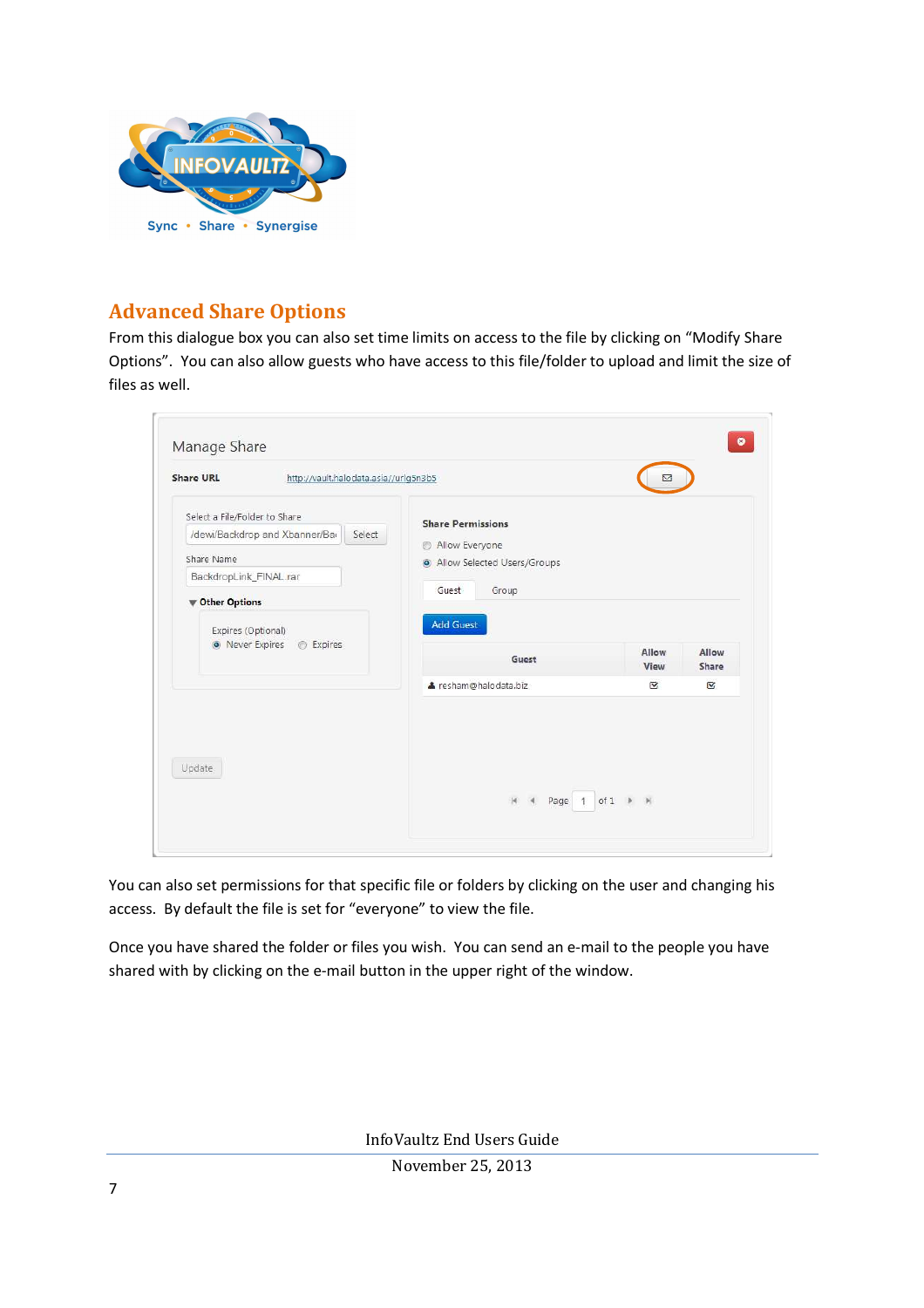| <b>INFOVAULTZ</b><br> ⊜`<br>Sync • Share • Synergise |                             |
|------------------------------------------------------|-----------------------------|
|                                                      | <b>Share Permissions</b>    |
|                                                      | Allow Everyone<br>O         |
|                                                      | Allow Selected Users/Groups |
|                                                      | Guest<br>Group              |
|                                                      | <b>Add Guest</b>            |

If you set share permissions to selected users, you will need to add a user by searching for them.

Once they are found you can give permissions for their user to write or change the file as well as "reshare" the file. By default they are given "read" permissions.

| Guest            | Group |             |       |
|------------------|-------|-------------|-------|
| <b>Add Guest</b> |       |             |       |
|                  | Guest | Allow       | Allow |
|                  |       | <b>View</b> | Share |

**NOTE: If the user does not have an InfoVaultz account, you can choose to invite them, however your InfoVaultz administrator will need approve the account creation.** 

| Search Users            |                                                                              |  |  |
|-------------------------|------------------------------------------------------------------------------|--|--|
|                         |                                                                              |  |  |
| <b>Account or Email</b> |                                                                              |  |  |
| wahyu                   |                                                                              |  |  |
|                         |                                                                              |  |  |
| Search                  | Cancel                                                                       |  |  |
|                         | No existing users found, to add a new user, search using their email address |  |  |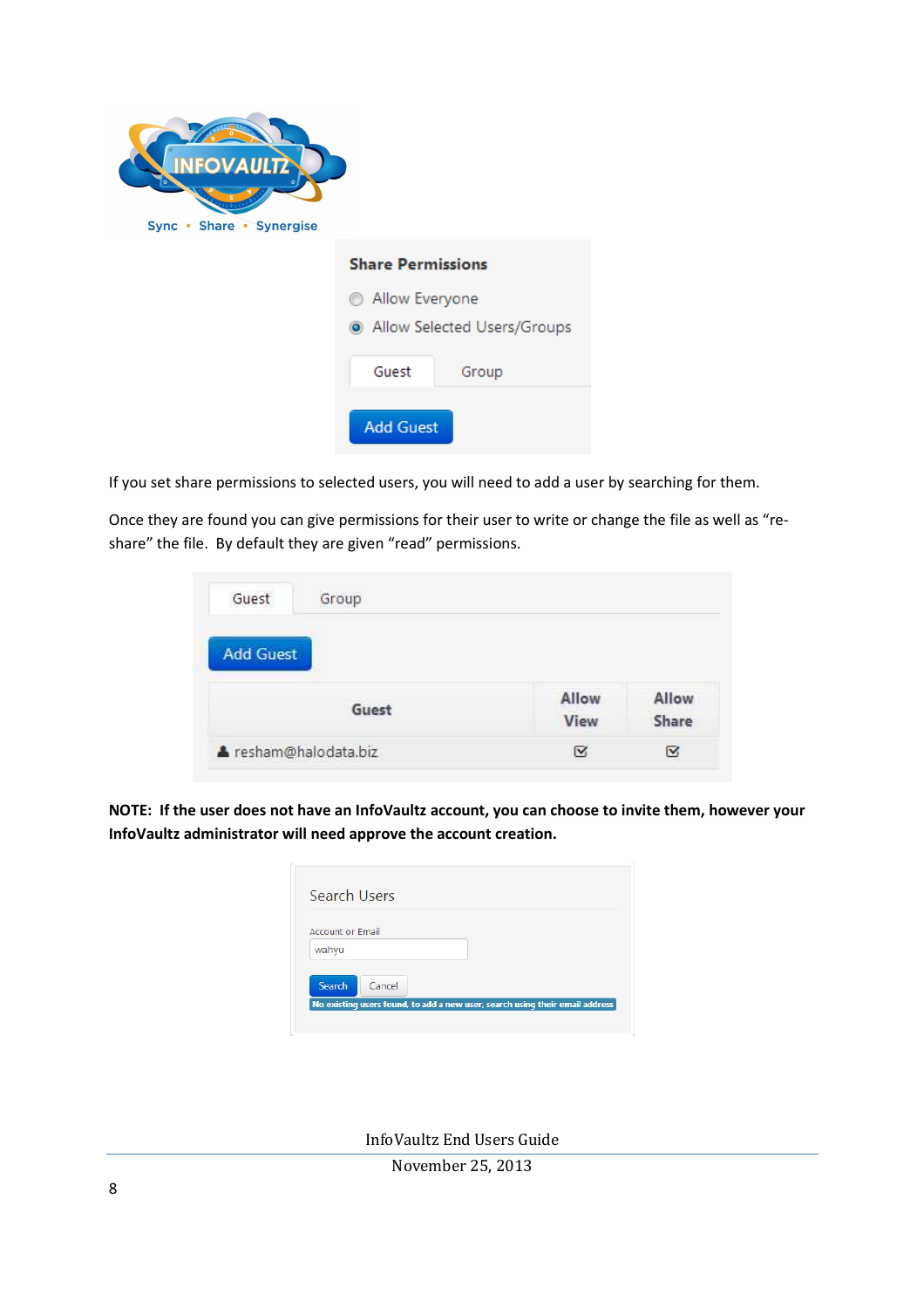

#### **Sharing Folders**

Sharing folders is much like sharing files, however you can allow other users access to all contents within that folder as well as provide them access to upload data to that folder.

| <b>Share URL</b><br>http://vault.halodata.asia//urlg5n3b5                                                                                  |                                                                                                               | ⊠             |                |
|--------------------------------------------------------------------------------------------------------------------------------------------|---------------------------------------------------------------------------------------------------------------|---------------|----------------|
| Select a File/Folder to Share<br>/dewi/Backdrop and Xbanner/Ba<br>Select<br>Share Name<br>BackdropLink_FINAL.rar<br><b>V</b> Other Options | <b>Share Permissions</b><br>Allow Everyone<br>Allow Selected Users/Groups<br>⊛<br>Guest<br>Group<br>Add Guest |               |                |
| Expires (Optional)<br>• Never Expires<br>C Expires                                                                                         | Guest<br>Share permitted for all. No guests selection necessary.                                              | Allow<br>View | Allow<br>Share |
| Update<br>Changes saved successfully.                                                                                                      |                                                                                                               |               |                |

Adding other InfoVaultz users also allows them to share and sync the data within that folder which is helpful in collaborative efforts, e.g. editing a document offline.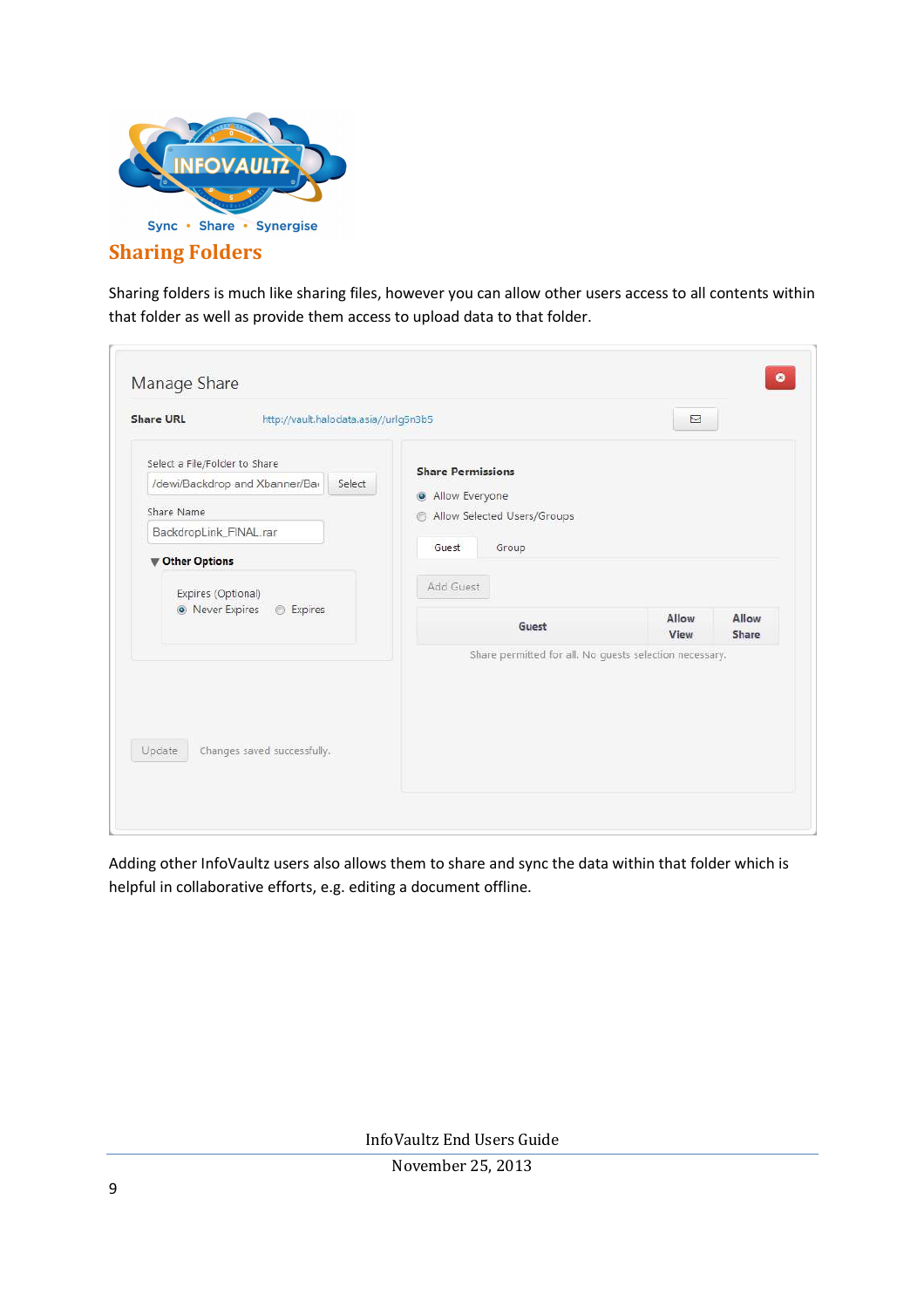

| <b>Share URL</b><br>http://vault.halodata.asia//urlg5n3b5                                                                                                                                         |                                                                                                                          | N                                  |                |
|---------------------------------------------------------------------------------------------------------------------------------------------------------------------------------------------------|--------------------------------------------------------------------------------------------------------------------------|------------------------------------|----------------|
| Select a File/Folder to Share<br>/dewi/Backdrop and Xbanner/Bar<br>Select<br>Share Name<br>BackdropLink_FINAL.rar<br><b>V</b> Other Options<br>Expires (Optional)<br>• Never Expires<br>C Expires | <b>Share Permissions</b><br>Allow Everyone<br>Allow Selected Users/Groups<br>Guest<br>Group<br><b>Add Guest</b><br>Guest | Allow<br><b><i>Miour</i></b>       | Allow<br>Share |
|                                                                                                                                                                                                   | Fesham@halodata.biz                                                                                                      | $\boldsymbol{\nabla}$              | $\boxtimes$    |
| Update                                                                                                                                                                                            | $ 4 - 4 $<br>Page<br>$-1$                                                                                                | of $1$ $\rightarrow$ $\rightarrow$ |                |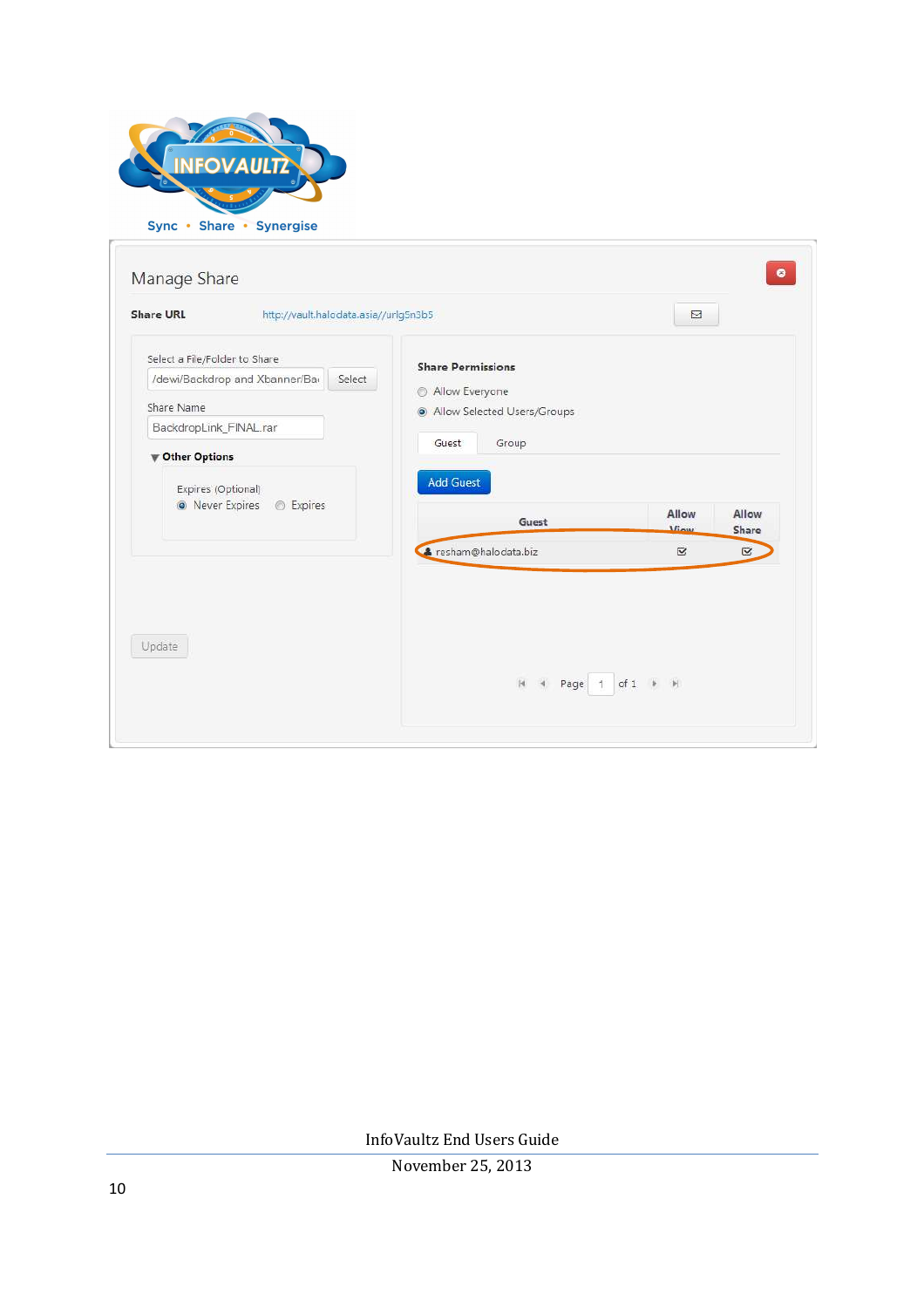

#### **Shares that you have created**

You can always review all the active shares you have available to InfoVaultz users by clicking on "Share Files" on the navigation pane. By selecting a share on this page you can also edit, change permissions, remove, email and open the share to see its contents.

| <b>SHARING</b>                      | Filter                                                                                                                                      |                                                              |
|-------------------------------------|---------------------------------------------------------------------------------------------------------------------------------------------|--------------------------------------------------------------|
| <b>Shared Files</b><br>m            |                                                                                                                                             | <b>Et New Share</b>                                          |
| <b>SHORTCUTS</b>                    | <b>Share</b>                                                                                                                                |                                                              |
| Recent                              | Share Link: http://vault.halodata.asia//urlg5n3b5<br>A<br>Location: /dewi/Toshiba's Documentation/Gramedia Promo/Plaza Bintarzip            | ጣ                                                            |
| Favorites<br><b>MEDIA</b>           | Share Link: http://vault.halodata.asia//urlg5n3b5<br>$\mathbf{a}$<br>Location: /dewi/Toshiba's Documentation/Gramedia Promo/Mall Taman Azip | 的                                                            |
| Player<br>л                         | Share Link: http://vault.halodata.asia//urlq5n3b5<br>A<br>Location: /dewi/Toshiba's Documentation/Gramedia Promo/Karawaci.zip               | <b>PRIVATE SHARE: MALL</b><br>ውገ<br><b>TAMAN ANGGREK.ZIP</b> |
| <b>MISC</b><br>韓<br><b>Settings</b> | Share Link: http://vault.halodata.asia//urlg5n3b5<br>A<br>Location: /dewi/Document/FileSharing2.pptx                                        | ዋነ                                                           |
|                                     | Share Link: http://vault.halodata.asia//urlg5n3b5<br>A<br>Location: /dewi/Document/Filesharing.pptx                                         | http://vault.halodata.asia/<br>ርካ<br>/urlg5n3b5              |
| Your data's new home!!              | Share Link: http://vault.halodata.asia//urlyzbrix<br>125<br>Location: /SHARED/kanguru/KanguruDataSecuritySystem_HalodataA4_Foldnts          | $C_{1}$                                                      |
| <b>Powered by Tonido</b>            | Share Link: http://vault.halodata.asia//urllmcmp4<br>ņц<br>Location: /SHARED/kanguru/KanguruDataSecuritySystem_HalodataA4_Foldnks           | <b>SHARE ACTIONS</b><br>ረትገ<br>\$8 Manage                    |
|                                     | Share Link: http://vault.halodata.asia//urlugw0rw<br>鸞<br>Location: /SHARED/kanguru/KanguruDataSecuritySystem_HalodataA4_Foldndd            | 凸<br>ఴ<br>Remove                                             |
|                                     | Share Link: http://vault.halodata.asia//urlewn5kh<br>щ<br>Location: /dewi/Document/IceBox_FINAL.pptx                                        | 罓<br>Email<br>ጣ<br>≁<br>Open Share                           |

#### **Advanced File and Folder Management**

When working with files you will also see options to allow you to copy, move and delete. It is important to note that when using copy and move a status window will open to confirm the operation. The status window, let's you know that there is an open operation pending. Simply select copy or move for the file, select a subfolder or alternate location and then click on the status window again to complete.



To cancel pending operations click on the "X" in the top right of the status window.

InfoVaultz End Users Guide

November 25, 2013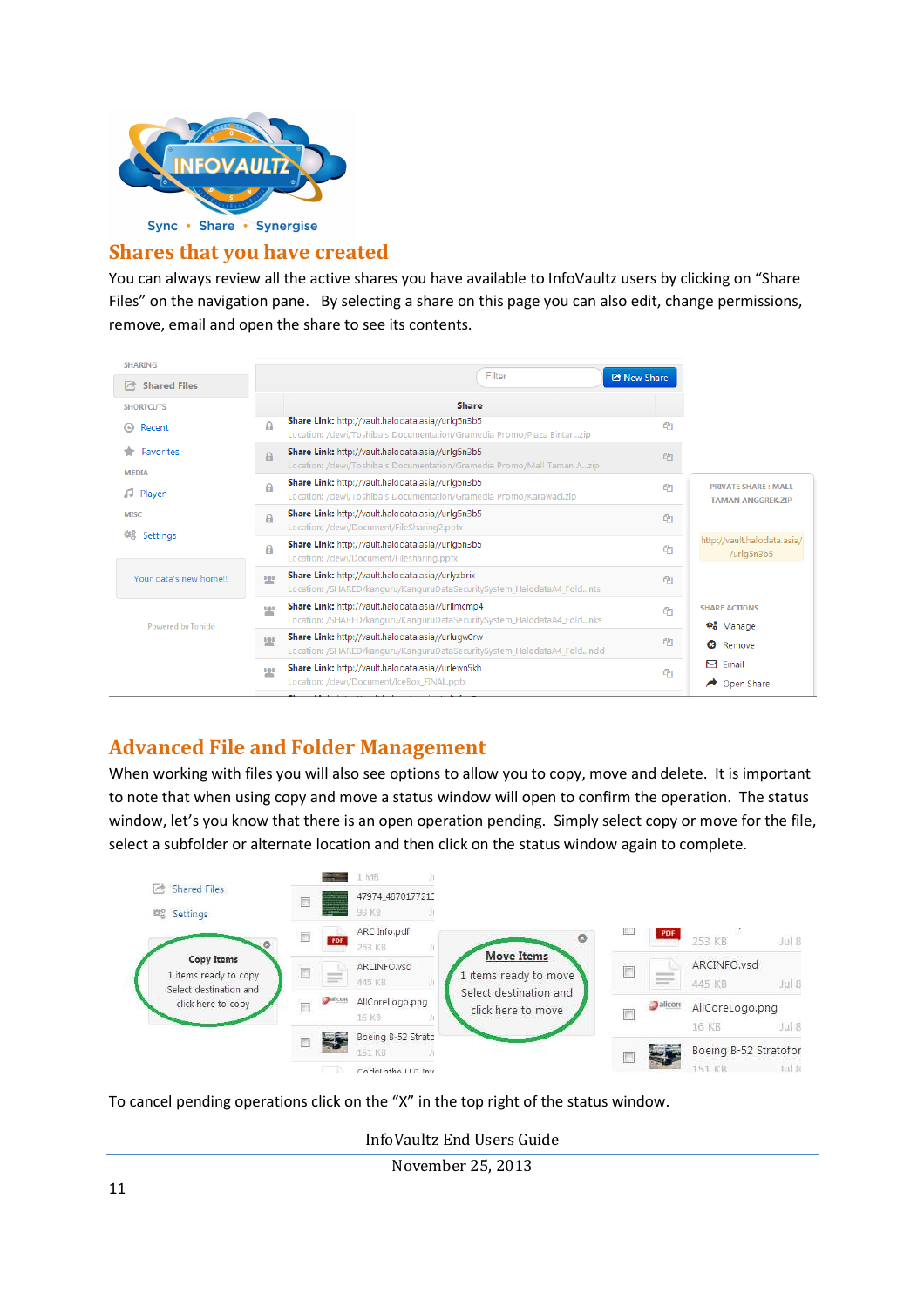

#### **Working with Favorites**

If you work with a file often you can also mark it as a favorite for quick access. This is as simple as selecting a file and clicking on favorites. Favorites show up under the favorite folder is readily available at the root folder of

| BROWSE                           |                                                                                              | List<br>Gallery       |                          |                                                |
|----------------------------------|----------------------------------------------------------------------------------------------|-----------------------|--------------------------|------------------------------------------------|
| <b>THE Files</b>                 | 骨 > My Files > Backdro…ner                                                                   | Filter                | $F -$<br><b>土</b> Upload |                                                |
| SHARING                          |                                                                                              | <b>Files</b>          |                          |                                                |
| Shared Files<br><b>SHORTCUTS</b> | BackdropLink.rar<br>₩<br><b>Homes</b><br>15 MB<br>Aug 19, 2013 1:31 AM                       |                       |                          | BACKDROPLINK.RAR                               |
| Recent<br>$\circ$<br>Favorites   | Xbanner_EPP_Cososys-01.jpg<br>顾<br>1 MB<br>Aug 15, 2013 5:25 AM                              |                       |                          | $27 - 14$                                      |
| MEDIA                            | cososys_a1_118,8x84,1cm_FINAL.ai<br>國<br>$\equiv$<br>8 MB<br>Aug 20, 2013 4:27 AM            |                       |                          | $-1$<br>$rac{1}{2}$<br>$i = 1$                 |
| <b>Fayer</b><br>MISC             | kanguru_a0_118,1x84,1cm-01.jpg<br>Ŷ.<br>圖<br>2MB<br>Aug 15, 2013 5:25 AM                     |                       |                          | <b>FILE ACTIONS</b>                            |
| <b>卷</b> Settings                | kanguru_a0_118,1x84,1cm_FINAL.ai<br>m<br>$\frac{1}{2} \left( \frac{1}{2} \right)^2$<br>20 MB | Aug 19, 2013 11:02 PM |                          | Open<br>▶<br>Download                          |
| Welcome to Halodata<br>Vault     |                                                                                              |                       |                          | Add to Favorites<br><b>■</b> Rename<br>C Share |

After clicking add to favorites you will be prompted to select a favorites list or to create a new favorite list.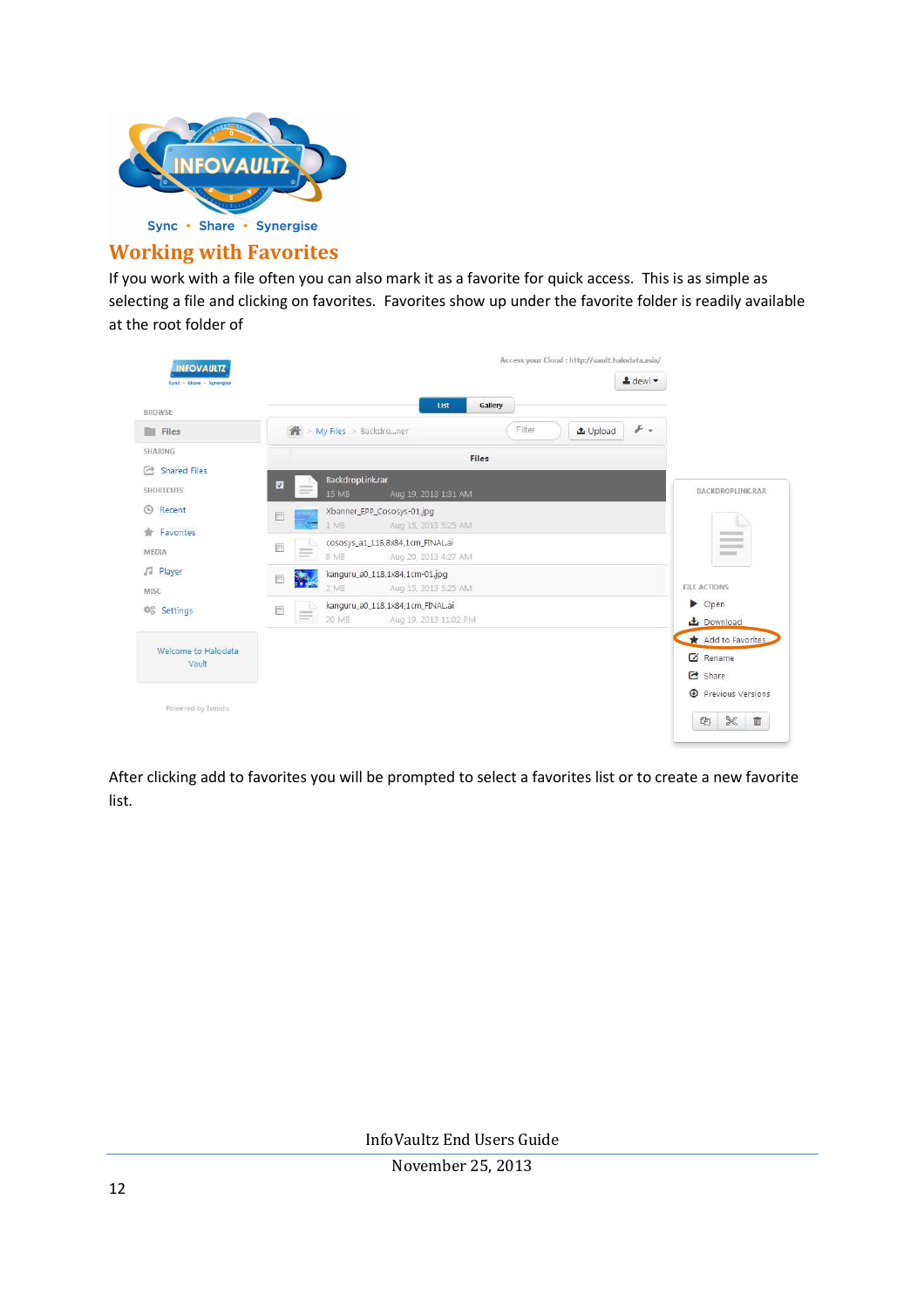| <b>INFOVAULTZ</b><br>Sync • Share • Synergise |                                                                    |
|-----------------------------------------------|--------------------------------------------------------------------|
|                                               | Add to Favorites                                                   |
|                                               | Select Favorite List<br>-- Pick One --<br>$\overline{\phantom{a}}$ |
|                                               | - OR -- New Favorite List<br>Cancel<br>Save                        |

With your file saved to your Favorites folder you can easily retrieve them by navigating over to your Favorites folder and selecting the appropriate list.

#### **Downloading files from InfoVaultz**

Downloading a local copy of the file is as simple as selecting the file and clicking on download as shown below:



November 25, 2013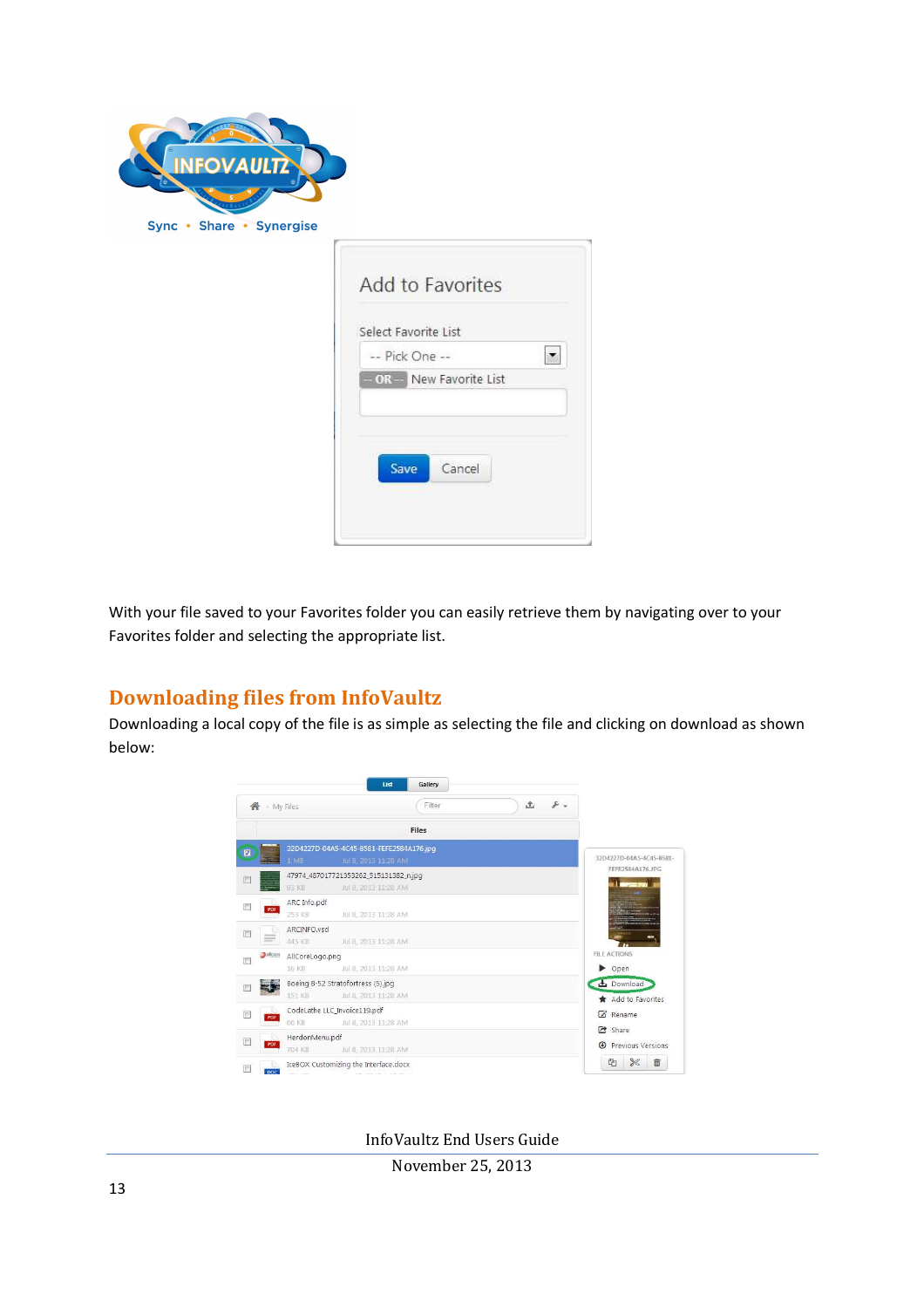

You can select more than one file to download by selecting the check boxes of the files. This will queue the file for download, if you are downloading more than one file, the download will create a zip file first then download the file.

C Preparing zip...Browser will initiate download when preparation is complete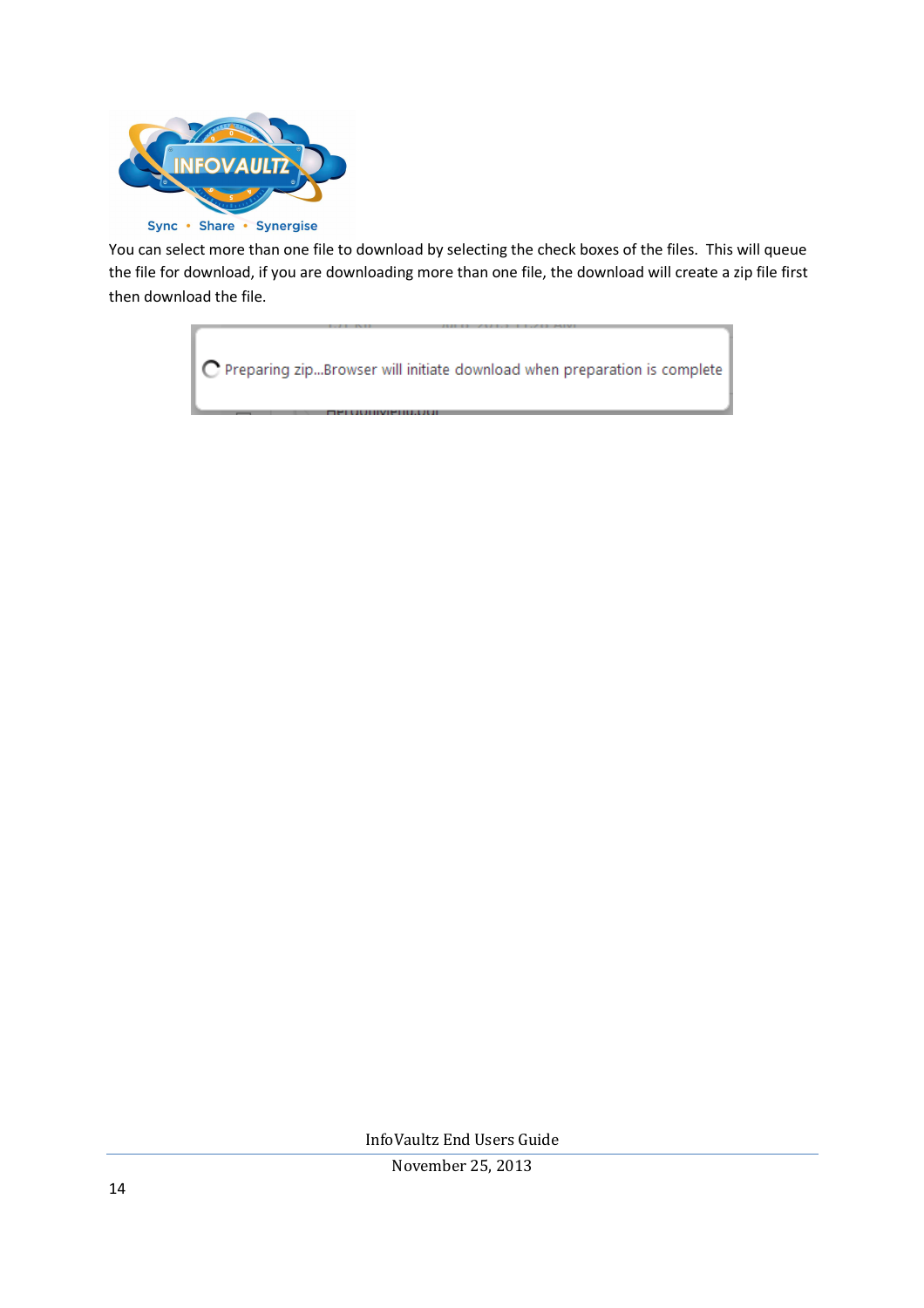

#### **Syncing to your desktop**

You will want to download and install the InfoVaultz Sync application onto your computer and install it.

### InfoVault Sync Application

#### Sync Files from your Desktop Computer to the Cloud



#### NOTE: At this time SANS Technology would *recommend against* the InfoVaultz Drive Application.

Using the Sync Application is intuitive as it represents the "My Files" directory in your OS's explorer window. Working with files in the Sync App allows you a familiar interface to your cloud drive. You can treat it exactly the same as you would a regular directory when manipulating files. The Sync App allows you to drag and drop directly into your My Files directory, drag files or folders directly out of the My Files directory as well. You can open and edit files directly from the Sync App folder as well.

|                   |                    |             |      | <b>距, 団</b> | $\bullet$ |
|-------------------|--------------------|-------------|------|-------------|-----------|
| ×<br>Name         | Date modified      | Type        | Size |             |           |
| HDI Opportunities | 12/3/2013 12:48 PM | File folder |      |             |           |
| My Files          | 12/3/2013 12:48 PM | File folder |      |             |           |
| Shared with Me    | 12/3/2013 12:48 PM | File folder |      |             |           |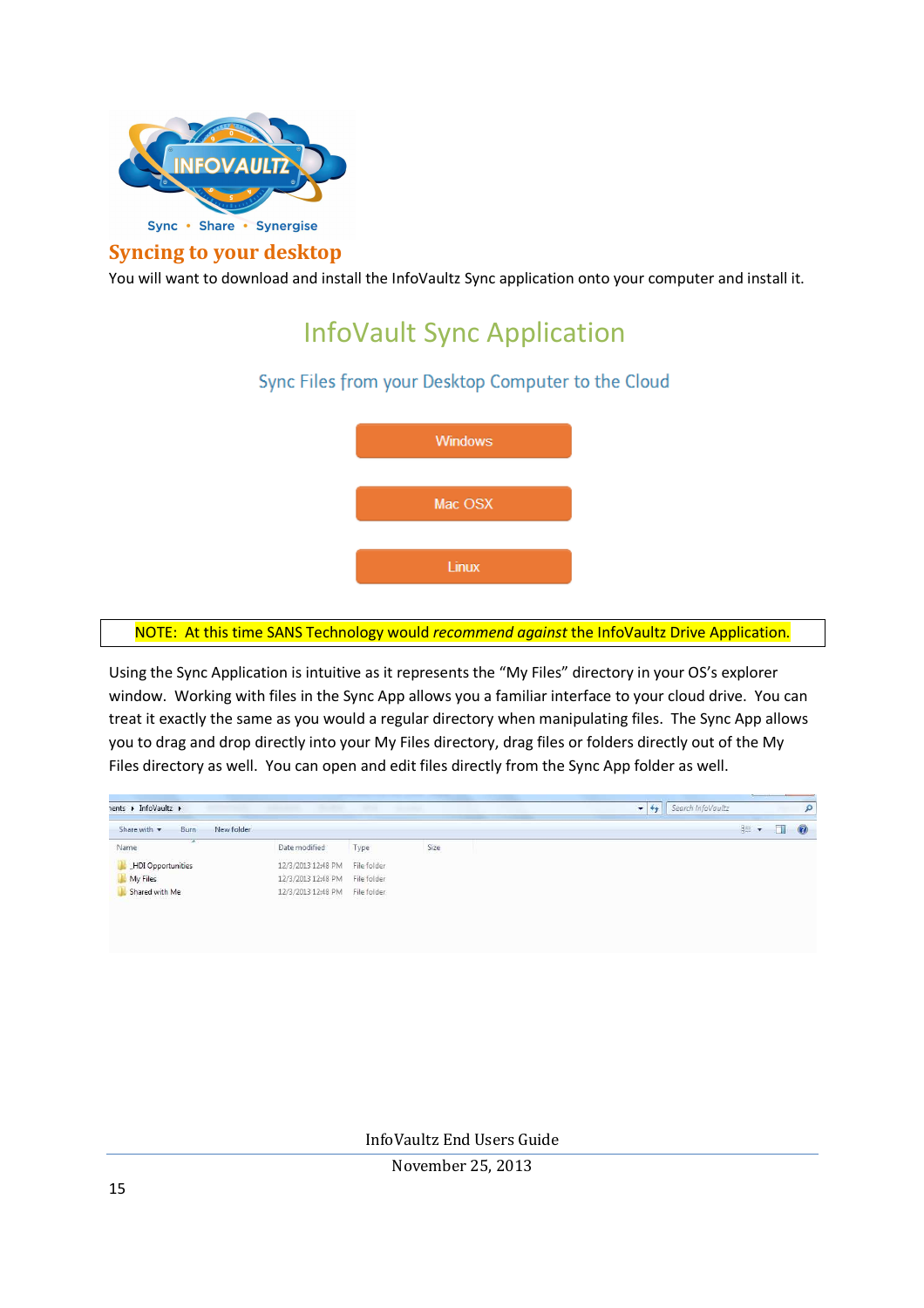

Once the Sync App is downloaded and installed you will need to provide login information the same info you use when logging in via a web browser. Once supplied and logged in, a File Cloud icon will appear in your task bar which you can access readily by right clicking on it to access the Sync App menu.

|                                |                            |                                                                        |              | Open Sync Folder<br>Open FileCloud Server<br>Force Sync<br><b>Recent Activity</b> |
|--------------------------------|----------------------------|------------------------------------------------------------------------|--------------|-----------------------------------------------------------------------------------|
| <b>FileCloud Sync</b>          | $-25$                      |                                                                        |              | 5.97 GB, 617 files<br>Idle:                                                       |
| <b>FileCloud Sync Settings</b> |                            |                                                                        | V            | Sync Enabled                                                                      |
| FileCloud Sync Server URL:     | http://vault.halodata.asia |                                                                        | $\checkmark$ | Run at Windows Startup                                                            |
| Account:                       | dewi                       |                                                                        |              | Check for New Version<br>Settings                                                 |
| Password:                      |                            |                                                                        |              | Change Location<br>Reset all Sync Data                                            |
|                                |                            |                                                                        |              | About                                                                             |
|                                |                            | die                                                                    |              | Exit                                                                              |
|                                | Advanced<br>Connect        | $\mathcal{L}_1$ $\blacksquare$<br>ā<br>$\blacktriangleleft$<br>в,<br>p |              | Tuesday<br>- (1)<br>7/16/2013                                                     |

From within the Sync App menu, you can do several operations:

- Open Sync Folder: opens up your InfoVaultz folders
- Open InfoVaultz Server: opens up the web-browser interface
- Force Sync: forces that sync to occur immediately
- Recent Activity: displays newly added or changed files
- Total amount of space used, file count
- Current status of the Sync App
- Sync Enabled: enables or disables the sync app's connection to InfoVaultz
- Run at Startup: executes the sync app when you log in
- Check for New Version: periodically there are new versions, this allow you check for them
- Settings: allows you to change login information
- Change Location: let's you specify where you want to save your "My Files" directory
- Reset all Sync Data: deletes all locally stored synchronized files and re-sync from the InfoVaultz
- About: displays version information
- Exit: terminates the Sync App